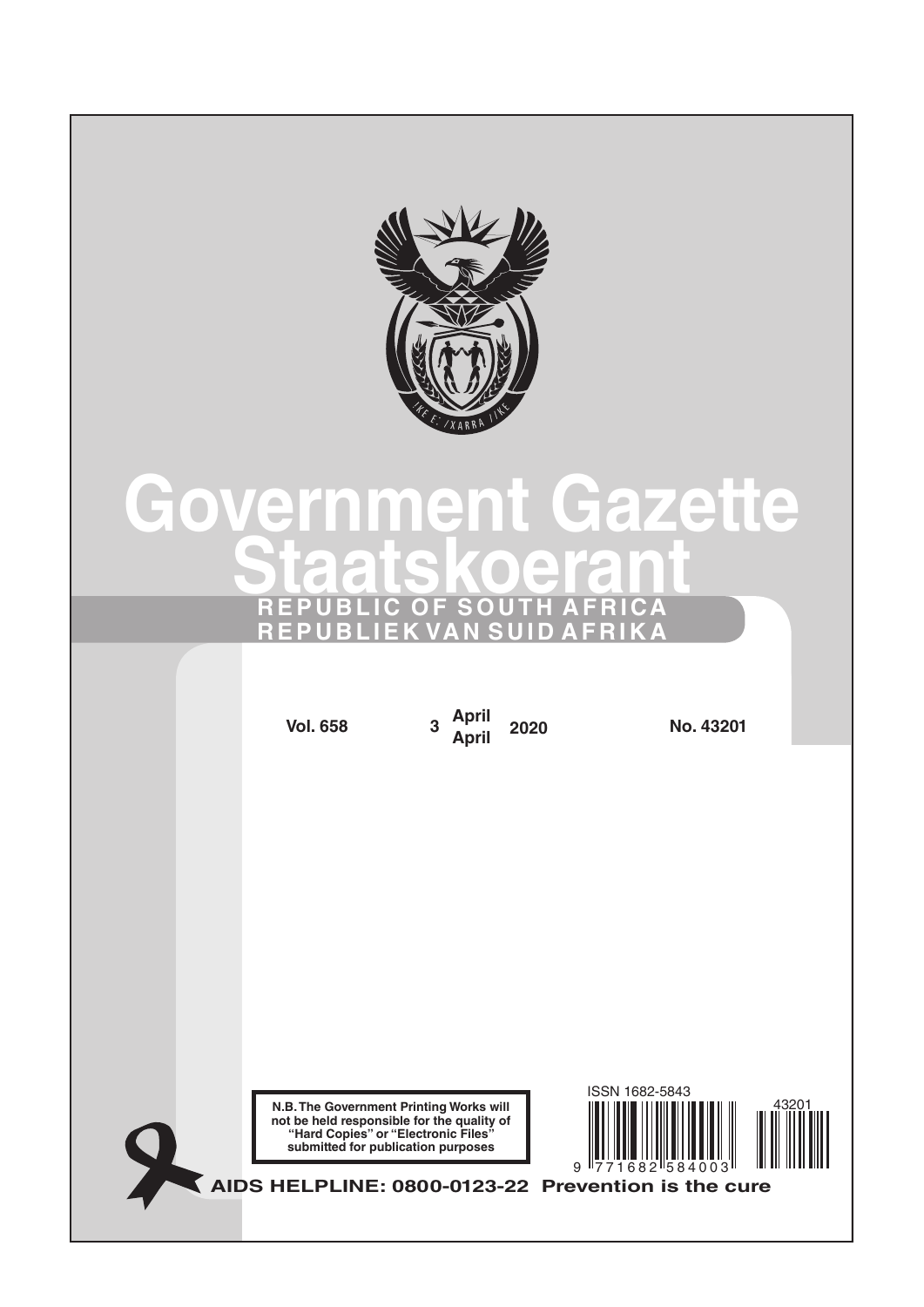## **IMPORTANT NOTICE:**

**The GovernmenT PrinTinG Works Will noT be held resPonsible for any errors ThaT miGhT occur due To The submission of incomPleTe / incorrecT / illeGible coPy.**

**no fuTure queries Will be handled in connecTion WiTh The above.**

### **Contents**

|     |                                                                                                                      | Gazette | Page |
|-----|----------------------------------------------------------------------------------------------------------------------|---------|------|
| No. |                                                                                                                      | No.     | No.  |
|     | <b>GOVERNMENT NOTICES • GOEWERMENTSKENNISGEWINGS</b>                                                                 |         |      |
|     | Transport, Department of/ Vervoer, Departement van                                                                   |         |      |
| 447 | National Road Traffic Amendment Bill, 2020: Notice of Intention to Introduce the Bill to Parliament in terms of Rule |         |      |

241 (1) (b) of the National Assembly........................................................................................................................ 43201 3

This gazette is also available free online at **www.gpwonline.co.za**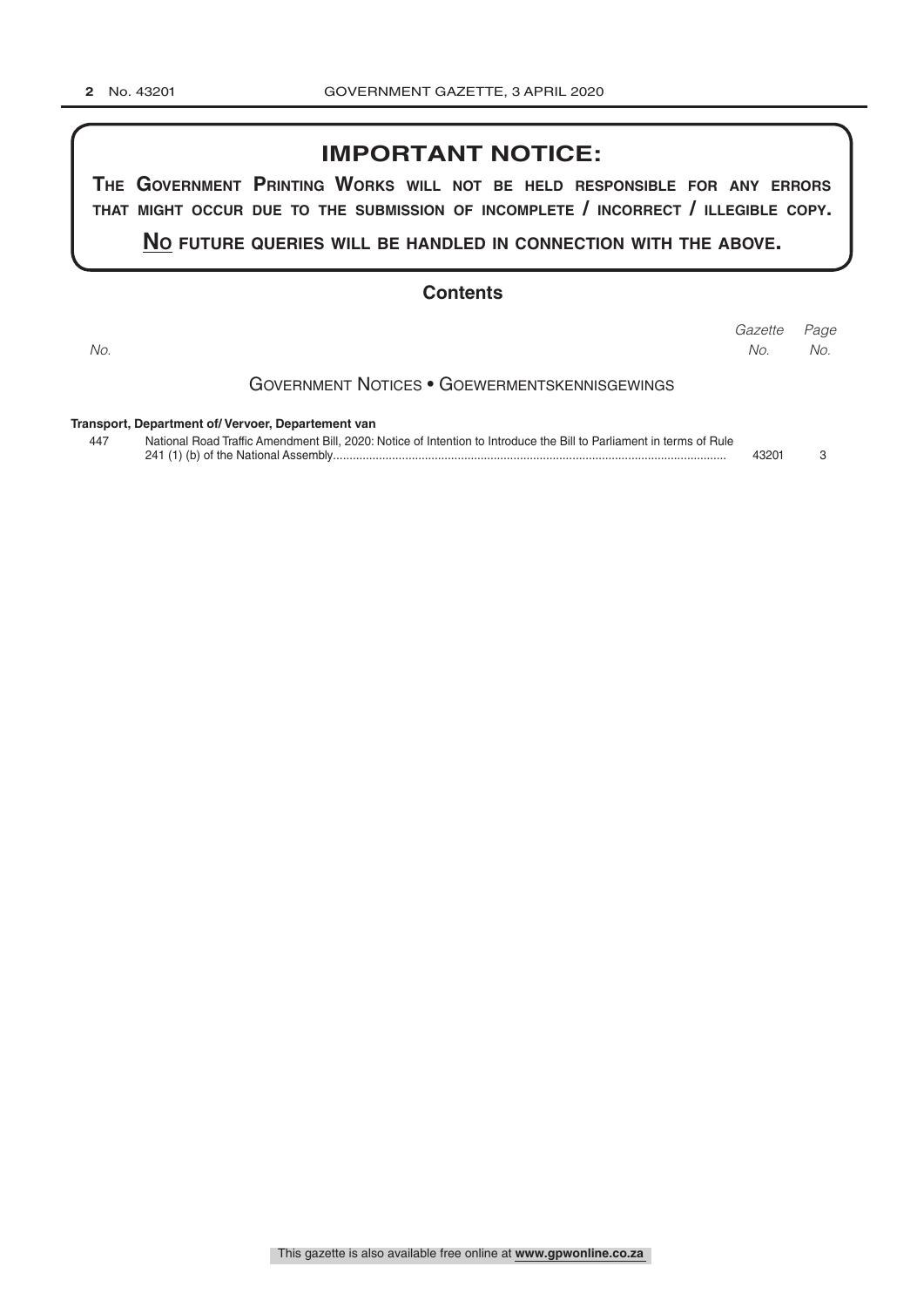## Government Notices • Goewermentskennisgewings

#### **DEPARTMENT OF TRANSPORT**

**NO. 447 03 APRIL 2020**

**NOTICE OF INTENTION TO INTRODUCE THE NATIONAL ROAD TRAFFIC AMENDMENT BILL, 2020 TO PARLIAMENT IN TERMS OF RULE 241(1) (b) OF THE NATIONAL ASSEMBLY**

The Minister of Transport hereby in terms of National Assembly Rule No. 241(1) (b) intends introducing the National Road Traffic Amendment Bill, 2020 ("the Bill") in Parliament during 2020.

The Bill and its Explanatory Memorandum were published for comments in the Government Gazette No. 38429, Notice Number 77 of 28 January 2015.

The objects of the Bill are as follows:-

**To amend the National Road Traffic Act, 1996, so as to insert new definitions and to amend others; to provide for the suspension and cancellation of the registration of an examiner for driving licences or an examiner of vehicles, if such person has been convicted of an offence listed in Schedule 1 or 2 of the Criminal Procedure Act, 1977 (Act No. 51 of 1977) or has a direct or indirect conflict of interest; to provide for the registration and grading of training centres; to further provide for the registration manufacturers, builders, body builders, importers and manufacturers of number plates, including manufacturers of reflective sheeting for number plates, suppliers of blank number plates, suppliers of reflective sheeting for number plates, embossers of number plates, weighbridge facilities, manufacturers of microdots, suppliers of microdots and microdot fitment centre ; to extend the right to appeal to a manufacturer of blank number plates, manufacturer of reflective sheeting for**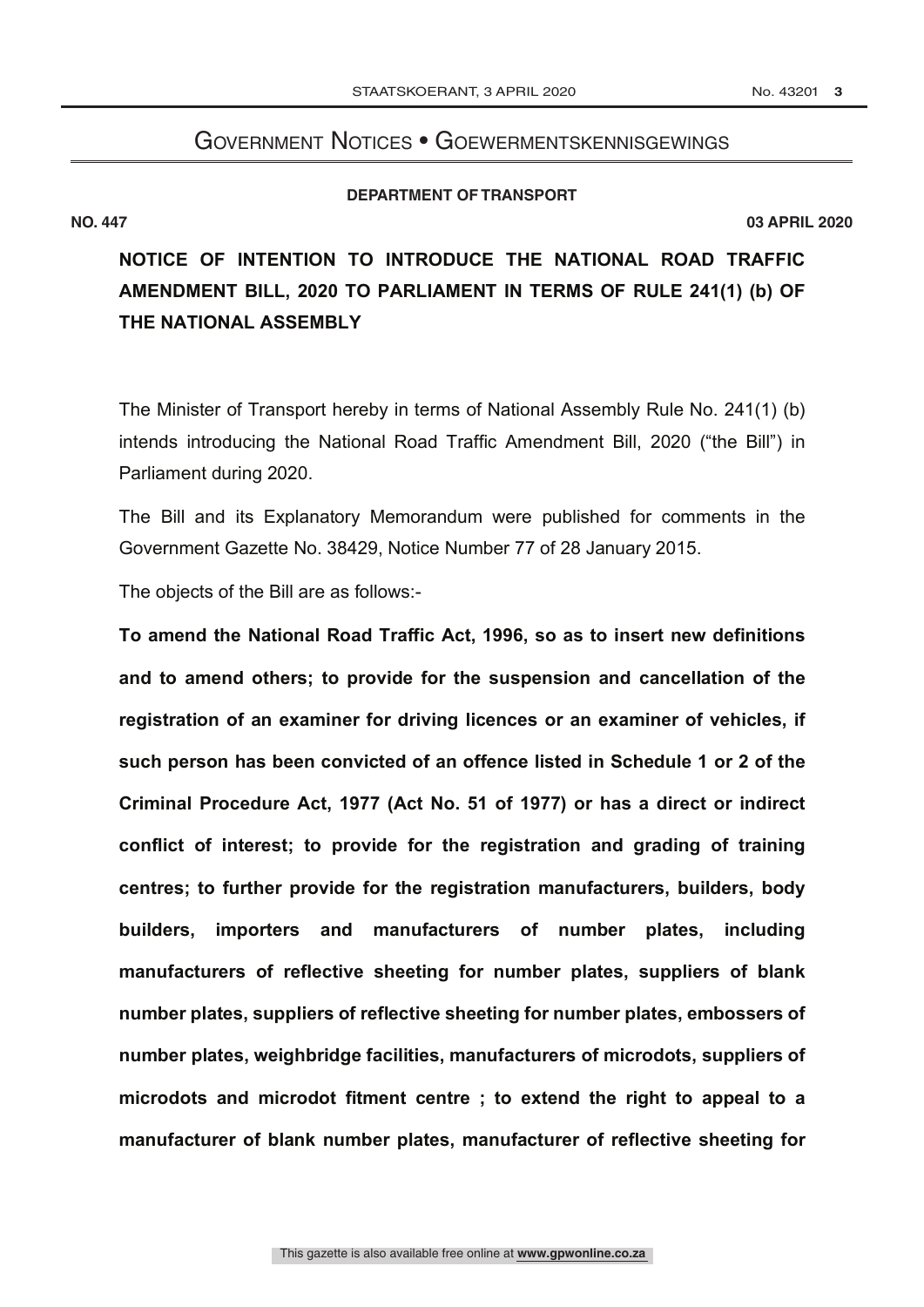**number plates, supplier of blank number plates, supplier of reflective sheeting for number plates, embosser of number plates, weighbridge facility, manufacturer of microdots, supplier of microdots and microdot fitment centre; to require a provincial Department responsible for transport or local authority to register a driving licence testing centre before operating as a driving licence testing centre; to further provide for the appointment of inspectorate of manufacturers, building, body builders, importers, including inspectorates of number plates, microdots and weighbridge facilities; to provide for the surrender of a driving licence by a holder of a driving licence and the re-issuing of a different category of a licence on request to the chief executive officer; to prohibit the wilful or negligent issuing of a learner's licence or authorising the issue of a learner's licence, endorsing or failure to endorse a learner's licence, or to produce, print or manufacture any document similar to a learner's licence, contrary to Chapter IV; to prohibit the use of unauthorised aid during a test for a learner's licence or a driving licence test, and the disqualification therefor; to provide for the registration and grading of driving school instructors; to provide for the registration and grading of driving schools; to further prohibit and reduce the limit of alcohol in a specimen of blood taken from any part of the body; and to provide for matters connected therewith.**

Copies of the Bill and the Memorandum on the Objects can be obtained from the Office of the Government Printers on (012) 334 4500/ 334 4741 alternatively from the Department of Transport – (012) 309 3000.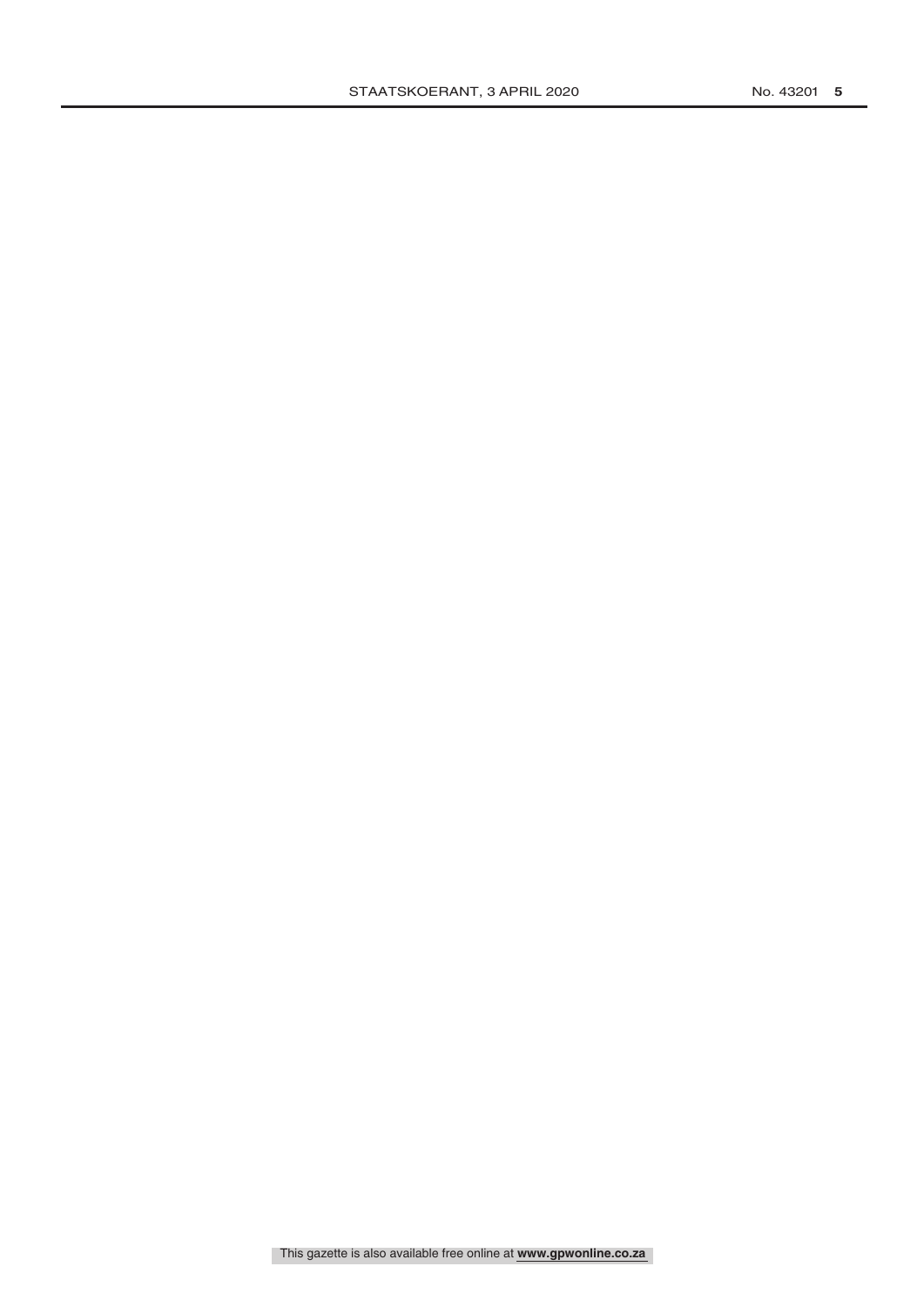This gazette is also available free online at **www.gpwonline.co.za**